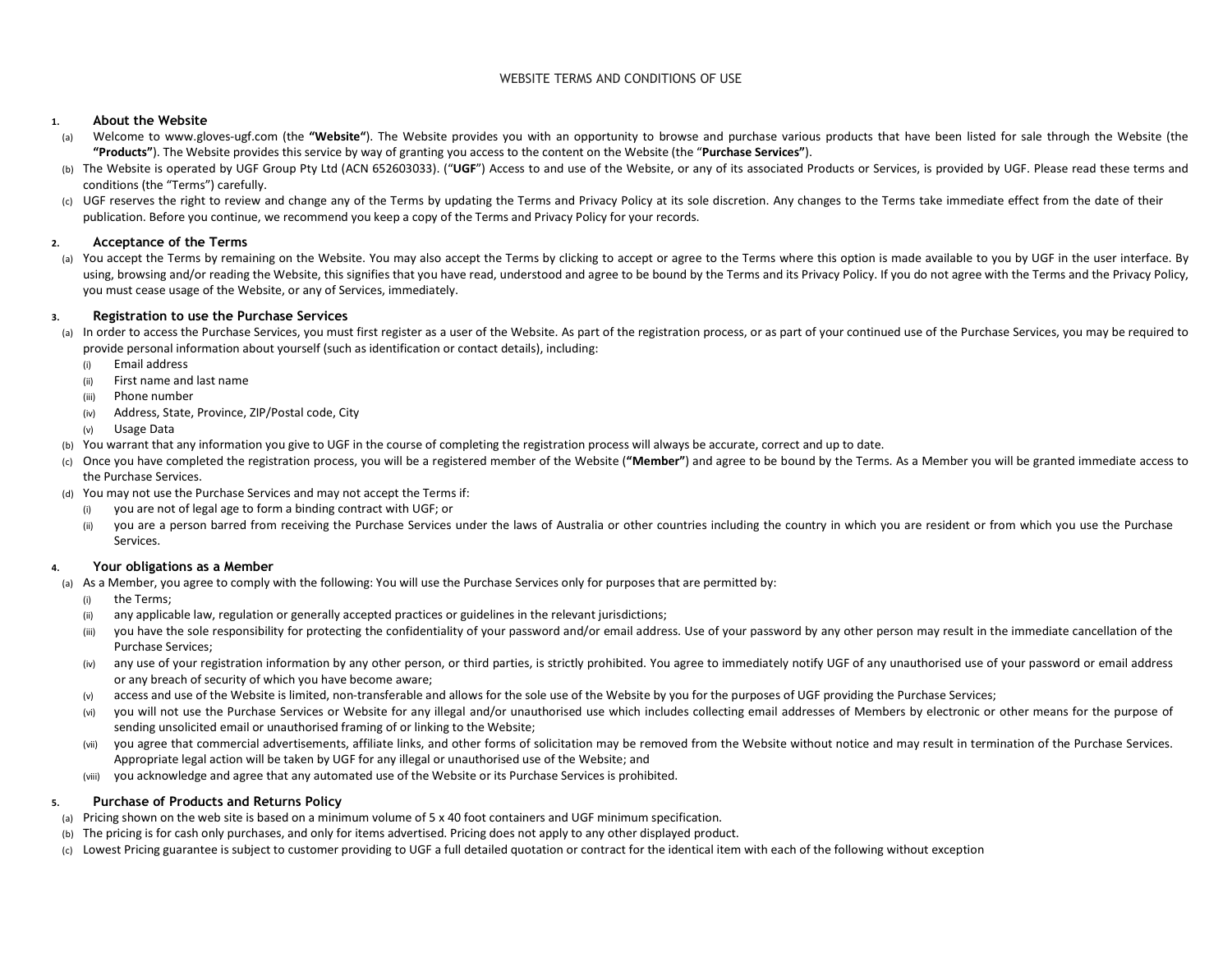- (i)FOB price
- (ii)Volume
- (iii)Payment terms
- (iv)terms and conditions
- (v)Delivery dates
- (vi)delivery terms
- (vii)full detailed specification of product
- (viii) dated within the past 5 days
- (ix)on manufacturer's letterhead.
- (d) In using the Purchase Services to purchase the Product through the Website, you will agree to the payment of the purchase price listed on the Website for the Product (the "Purchase Price").
- (e) Payment of the Purchase Price may be made through Commonwealth Bank of Australia (the "**Payment Gateway Provider**"). In using the Purchase Services, you warrant that you have familiarised yourself with, and agree to be bound by, the applicable Terms and Conditions of Use, Privacy Policy and other relevant legal documentation provided by the Payment Gateway Providers.
- (f) Following payment of the Purchase Price being confirmed by UGF, you will be issued with a receipt to confirm that the payment has been received and UGF may record your purchase details for future use.
- (g)UGF may, at their sole discretion, provide a refund on the return of the Products within 5 working days where the Product packaging is unopened and remains in a saleable condition. You acknowledge and agree that you are liable for any postage and shipping costs associated with any refund pursuant to this clause.

# **6.Warranty**

- (a) UGF's Products come with guarantees that cannot be excluded under the Australian Consumer Law. You are entitled to a replacement or refund for a major failure of the Product and compensation for any other reasonably foreseeable loss or damage. You are also entitled to have the Products repaired or replaced if the Products fail to be of acceptable quality and the failure does not amount to a major failure (the "**Warranty"**).
- (b) You may make a claim under this clause (the "**Warranty Claim"**) for material defects and workmanship in the Products within the manufacturer's warranty terms from the date of purchase (the "**Warranty Period"**).
- (c) In order to make a Warranty Claim during the Warranty Period, you must provide proof of purchase to UGF showing the date of purchase of the Products, provide a description of the Products, The batch numbers and the price paid for the Products by sending written notice to UGF at info@gloves-ugf.com.
- (d) Where the Warranty Claim is accepted then UGF will, at its sole discretion, either repair or replace any defective Products or part thereof with a new or remanufactured equivalent during the Warranty Period at no charge to you for parts or labour. You acknowledge and agree that you will be solely liable for any postage or shipping costs incurred in facilitating the Warranty Claim.
- (e) The Warranty shall be the sole and exclusive warranty granted by UGF and shall be the sole and exclusive remedy available to you in addition to other rights and under a law in relation to the Products to which this warranty relates.
- (f)All implied warranties including the warranties of merchantability and fitness for use are limited to the Warranty Period.
- (g) The Warranty does not apply to any appearance of the supplied Products nor to the additional excluded items set forth below nor to any supplied Products where the exterior of which has been damaged or defaced, which has been subjected to misuse, abnormal service or handling, or which has been altered or modified in design or construction.

#### **7.Delivery**

- (a) You acknowledge that the Purchase Services offered by UGF integrate delivery (the **"Delivery Services**") through the use of third party delivery companies (the **"Delivery Service Providers").**
- (b) In providing the Purchase Services, UGF may provide you with a variety of delivery and insurance options offered as part of the Delivery Services by the Delivery Service Providers. You acknowledge and agree that UGF is not the provider of these delivery and insurance options and merely facilitates your interaction with the Delivery Service Providers in respect to providing the Delivery Services.
- (c) In the event that an item is lost or damaged in the course of the Delivery Services, UGF asks that you:
	- (i)contact the Delivery Service Provider directly to request a refund or to claim on any insurance options available; and
	- (ii)contact us by sending an email to info@gloves-ugf.com outlining in what way the Products were damaged in transit so we are able to determine if the Delivery Service Provider should be removed from the Purchase Services.

# **8.Copyright and Intellectual Property**

- (a) The Website, the Purchase Services and all of the related products of UGF are subject to copyright. The material on the Website is protected by copyright under the laws of Australia and through international treaties. Unless otherwise indicated, all rights (including copyright) in the site content and compilation of the website (including text, graphics, logos, button icons, video images, audio clips and software) (the "**Content**") are owned or controlled for these purposes, and are reserved by UGF or its contributors.
- (b) UGF retains all rights, title and interest in and to the Website and all related content. Nothing you do on or in relation to the Website will transfer to you:
	- (i)the business name, trading name, domain name, trade mark, industrial design, patent, registered design or copyright of UGF; or
	- (ii)the right to use or exploit a business name, trading name, domain name, trade mark or industrial design; or
	- (iii)a system or process that is the subject of a patent, registered design or copyright (or an adaptation or modification of such a system or process).
- (c) You may not, without the prior written permission of UGF and the permission of any other relevant rights owners: broadcast, republish, up-load to a third party, transmit, post, distribute, show or play in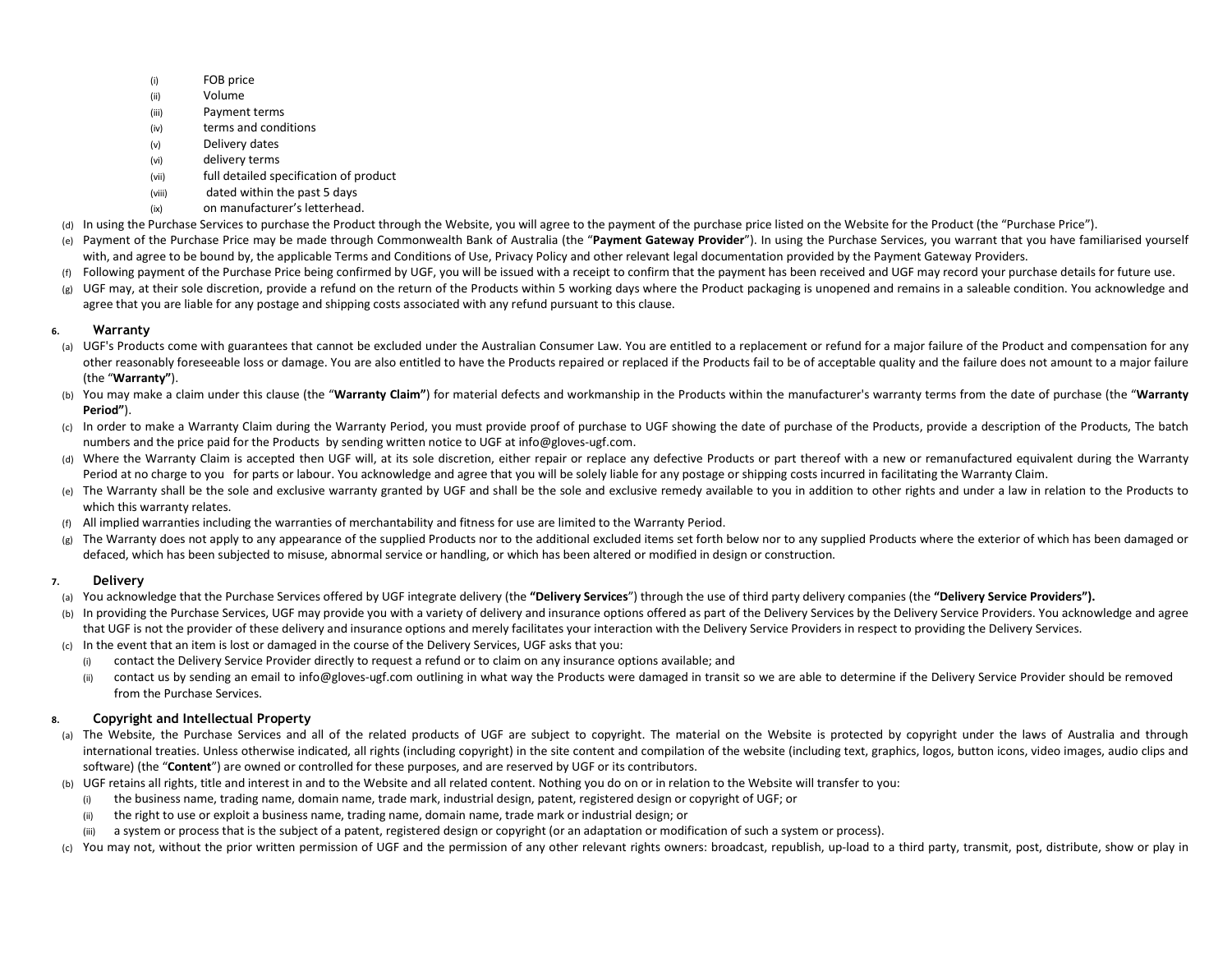public, adapt or change in any way the Content or third party content for any purpose. This prohibition does not extend to materials on the Website, which are freely available for re-use or are in the public domain.

## **9.Privacy**

 UGF takes your privacy seriously and any information provided through your use of the Website and/or the Purchase Services are subject to UGF's Privacy Policy. (a)

## **10.General Disclaimer**

- (a) You acknowledge that UGF does not make any terms, guarantees, warranties, representations or conditions whatsoever regarding the Products other than provided for pursuant to these Terms.
- (b)UGF will make every effort to ensure a Product is accurately depicted on the Website, however, you acknowledge that sizes, colours and packaging may differ from what is displayed on the Website.
- (c) Nothing in these Terms limits or excludes any guarantees, warranties, representations or conditions implied or imposed by law, including the Australian Consumer Law (or any liability under them) which by law may not be limited or excluded.
- (d) Subject to this clause, and to the extent permitted by law:
	- (i)all terms, guarantees, warranties, representations or conditions which are not expressly stated in these Terms are excluded; and
	- (ii)UGF will not be liable for any special, indirect or consequential loss or damage (unless such loss or damage is reasonably foreseeable resulting from our failure to meet an applicable Consumer Guarantee), loss of profit or opportunity, or damage to goodwill arising out of or in connection with the Purchase Services or these Terms (including as a result of not being able to use the Purchase Services or the late supply of the Purchase Services), whether at common law, under contract, tort (including negligence), in equity, pursuant to statute or otherwise.
- (e) Use of the Website, the Purchase Services, and any of the products of UGF (including the Delivery Services), is at your own risk. Everything on the Website, the Purchase Services, and the Products of UGF, are provided to you on an "as is" and "as available" basis, without warranty or condition of any kind. None of the affiliates, directors, officers, employees, agents, contributors, third party content providers or licensors of UGF including any third party where the Delivery Services are made available to you) make any express or implied representation or warranty about its Content or any products or Purchase Services (including the products or Purchase Services of UGF) referred to on the Website. This includes (but is not restricted to) loss or damage you might suffer as a result of any of the following:
	- (i)failure of performance, error, omission, interruption, deletion, defect, failure to correct defects, delay in operation or transmission, computer virus or other harmful component, loss of data, communication line failure, unlawful third party conduct, or theft, destruction, alteration or unauthorised access to records;
	- (ii) the accuracy, suitability or currency of any information on the Website, the Purchase Service, or any of its Content related products (including third party material and advertisements on the Website);
	- costs incurred as a result of you using the Website, the Purchase Services or any of the Products; (iii)
	- (iv)the Content or operation in respect to links which are provided for the User's convenience;
	- (v)any failure to complete a transaction, or any loss arising from e-commerce transacted on the Website; or
	- (vi)any defamatory, threatening, offensive or unlawful conduct of third parties or publication of any materials relating to or constituting such conduct.

# **11.Limitation of Liability**

- (a) UGF's total liability arising out of or in connection with the Purchase Services or these Terms, however arising, including under contract, tort (including negligence), in equity, under statute or otherwise, will not exceed the most recent Purchase Price paid by you under these Terms or where you have not paid the Purchase Price, then the total liability of UGF is the resupply of information or Purchase Services to you subject to the terms and conditions provided by the respective manufacturers or as documented in the Sales and Purchase Agreement.
- (b) You expressly understand and agree that UGF, its affiliates, employees, agents, contributors, third party content providers and licensors shall not be liable to you for any direct, indirect, incidental, special consequential or exemplary damages which may be incurred by you, however caused and under any theory of liability. This shall include, but is not limited to, any loss of profit (whether incurred directly or indirectly), any loss of goodwill or business reputation and any other intangible loss.
- (c) UGF is not responsible or liable in any manner for any site content (including the Content and Third Party Content) posted on the Website or in connection with the Purchase Services, whether posted or caused by users of the website of UGF, by third parties or by any of the Purchase Services offered by UGF.
- (d) You acknowledge that UGF does not provide the Delivery Services to you and you agree that UGF will not be liable to you for any special, indirect or consequential loss or damage, loss of profit or opportunity, or damage to goodwill arising out of or in connection with the Delivery Services.

# **12.Termination of Contract**

- (a) The Terms will continue to apply until terminated by either you or by UGF as set out below.
- (b) If you want to terminate the Terms, you may do so by:
	- (i)notifying UGF at any time; and
	- (ii)closing your accounts for all of the Purchase Services which you use, where UGF has made this option available to you.
- (c) Your notice should be sent, in writing, to UGF via the 'Contact Us' link on our homepage
- (d) UGF may at any time, terminate the Terms with you if:
	- (i)you have breached any provision of the Terms or intend to breach any provision;
	- (ii)UGF is required to do so by law;
	- (iii)the partner with whom UGF offered the Purchase Services to you has terminated its relationship with UGF or ceased to offer the Purchase Services to you;